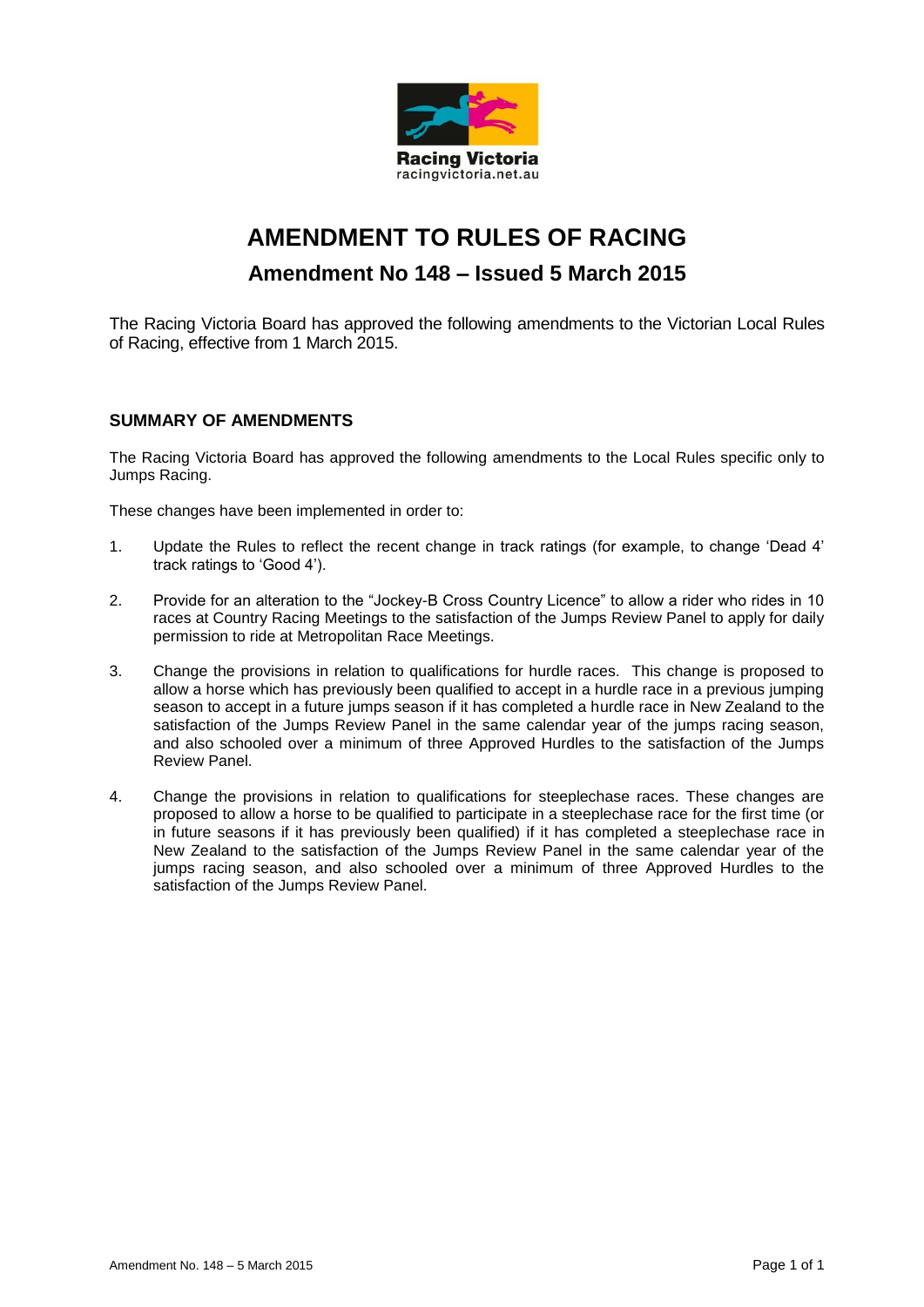## **AMENDMENT TO THE LOCAL RULES OF RACING: LR 62(8) & LR 63A(10)**

## **Amendment effective from 1 March 2015**

### *LR 62(8) BE AMENDED AS FOLLOWS:*

#### **LR 62 Conduct of jumping races**

... (8) **Condition of track:** A hurdle or steeplechase race must not be conducted on a track that, at the time of the race, is rated better than a **Dead Good 4** or equivalent (as rated in accordance with the RVL Track Rating Policy).

#### *LR 63A BE AMENDED AS FOLLOWS:*

#### **LR 63A Official Trials in Victoria**

... (10) **Condition of track for official hurdle and steeplechase trials:** An official hurdle or steeplechase trial must not be conducted on a track that, at the time of the trial, is rated better than a Dead Good 4 or equivalent.

# **AMENDMENT TO THE LOCAL RULES OF RACING: LR 36B(7)(d)**

#### **Amendment effective from 1 March 2015**

## *LR 36B(7)(d)(v) BE ADDED AS FOLLOWS:*

#### **LR 36B Licences and permits**

 $(7)$ **(7) Conditions of certain licences and permits to ride**: Without in any way limiting the power of the Directors to prescribe terms and conditions in respect of licences or permits to ride, the following categories of licences and permits to ride are subject to the conditions specified:

 $(d)$ Any person granted a "Jockey-B Cross-Country Licence" may:

- (i) subject to LR 36B(8A), ride in all jumping races at Country Race Meetings;<br>(ii) ride in highweight races at Country Race Meetings;
- (ii) ride in highweight races at Country Race Meetings;<br>(iii) ride in any official flat or hurdle trial;
- ride in any official flat or hurdle trial;
- (iv) if he or she has not ridden more than 20 winners at race meetings conducted by Registered Clubs, ride at Point-to-point Meetings;.
- (v) if he or she has ridden in 10 or more jumping races at Country Race Meetings to the satisfaction of the Stewards, apply to the Stewards for daily permission to ride in a jumping race (or races) at a Metropolitan Race Meeting.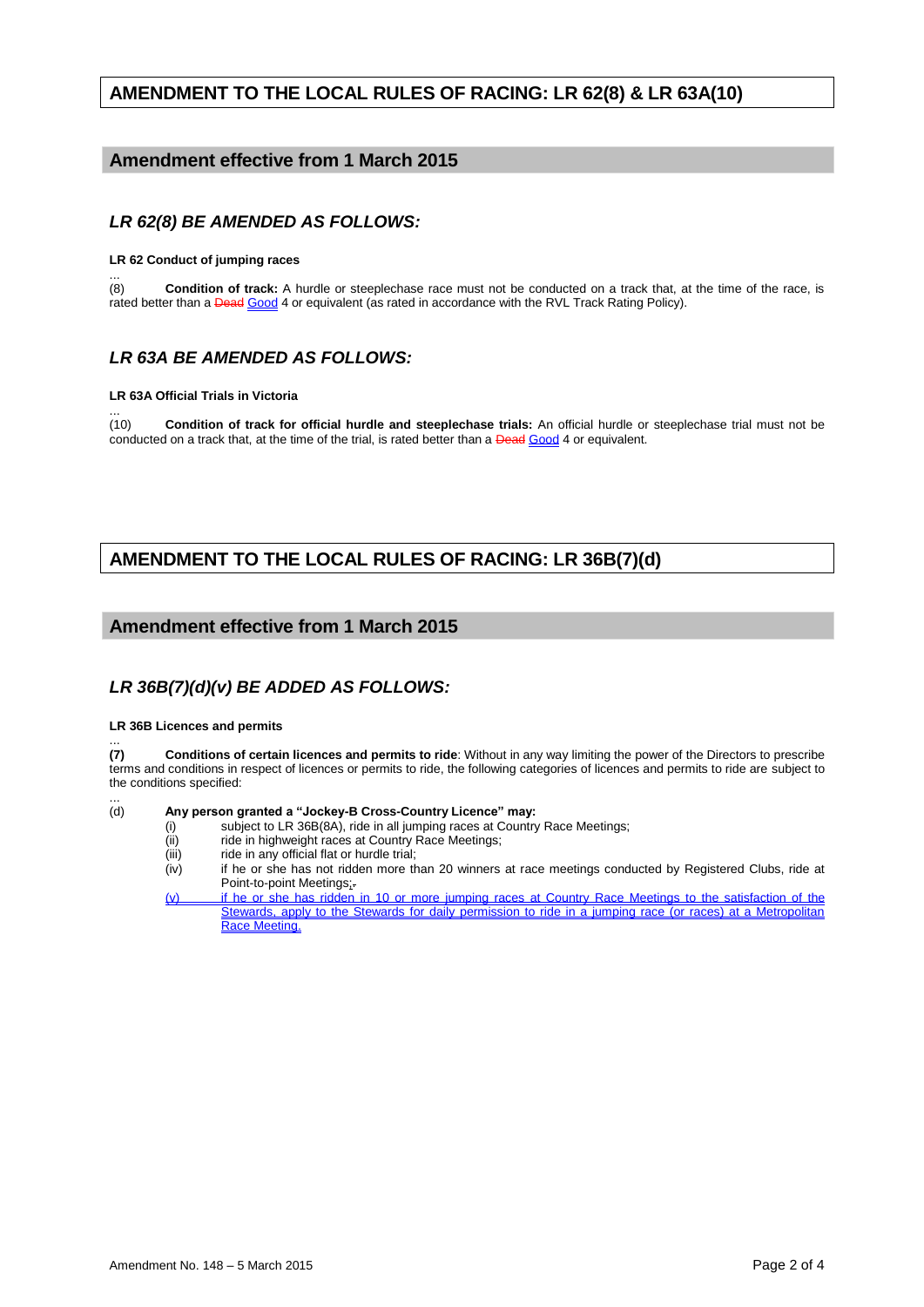## **AMENDMENT TO THE LOCAL RULES OF RACING: LR 60B(2)(f) & LR 60B(3)(c)**

## **Amendment effective from 1 March 2015**

## *LR 60B(2)(f) & (3)(c) BE ADDED AS FOLLOWS:*

#### **LR 60B Qualification for hurdle races**

- (1) Prior to a horse participating in its first Official Hurdle Trial, that horse must have schooled to the satisfaction of a Steward over three Approved Hurdles. [added 4/3/10; amended 4/2/11]
- (2) Subject to LR 60B(3), a horse is qualified to accept in a hurdle race if it has:
	- (a) previously completed the course to the satisfaction of the Stewards in a jumping race at a registered race meeting in Victoria and trialled to the satisfaction of the Jumps Review Panel in one Official Hurdle Trial in Victoria over at least 10 Approved Hurdles and over a distance of at least 2800 metres; or
	- (b) trialled to the satisfaction of the Jumps Review Panel in two consecutive Official Hurdle Trials in Victoria with one trial being over at least eight hurdles and a distance of at least 2400 metres, and the other trial being over a distance of at least 2800 metres and over at least 10 Approved Hurdles; or
	- (c) trialled to the satisfaction of the Jumps Review Panel in one Official Hurdle Trial in Victoria over at least 10 Approved Hurdles and a distance of at least 2800 metres, if, having been approved:
		- (i) interstate or overseas to compete in a hurdle race; or
		- (ii) in Victoria to accept in a hurdle race in the previous racing season; it has yet to start in a hurdle race or has failed to complete the course in a hurdle race; or
	- (d) completed the course in a hurdle race at a registered race meeting outside Victoria, and then trialled in Victoria to the satisfaction of the Jumps Review Panel, over at least 10 Approved Hurdles and a distance of at least 2800 metres; or
	- (e) completed a hurdle race in South Australia to the satisfaction of the Jumps Review Panel in the same calendar year; or
	- (f) completed a hurdle race in New Zealand to the satisfaction of the Jumps Review Panel in the same calendar year of the jumps racing season, and also schooled over a minimum of three Approved Hurdles to the satisfaction of the Jumps Review Panel.
- (3) Where a horse has qualified to accept in a hurdle race in a previous jumps racing season, that horse is not qualified to accept in a hurdle race in any future jumps racing season unless it has:
	- (a) completed a further trial to the satisfaction of the Jumps Review Panel in one Official Hurdle Trial over at least eight Approved Hurdles and a distance of at least 2400 metres; or
	- (b) completed a hurdle race in South Australia to the satisfaction of the Jumps Review Panel in the same calendar year of the jumps racing season; or
	- (c) completed a hurdle race in New Zealand to the satisfaction of the Jumps Review Panel in the year of the jumps racing season, and also schooled over a minimum of three Approved Hurdles to the satisfaction of the Jumps Review Panel.

Note: The Official Hurdle Trial required by this LR 60B(3) must take place following the completion of the previous jumps racing season and as directed by the Jumps Review Panel. ...

# **AMENDMENT TO THE LOCAL RULES OF RACING: LR 60B(2)(f) & LR 60B(3)(c)**

#### **Amendment effective from 1 March 2015**

# *LR 60C(1)(e) & (2)(c) BE ADDED AS FOLLOWS:*

#### **LR 60C Qualification for steeplechases**

.

- (1) Subject to LR 60C(2), a horse is qualified to participate in a steeplechase race if it has:
	- (a) previously completed the course to the satisfaction of the Stewards in a steeplechase race at a registered race meeting over modular steeplechase obstacles and trialled to the satisfaction of the Jumps Review Panel on at least one occasion over a minimum distance of 2800 metres and over at least 10 Approved Steeplechase Obstacles; or
	- (b) completed the course in a steeplechase race at a registered race meeting, or outside Victoria, over non modular steeplechase obstacles and then trialled to the satisfaction of the Jumps Review Panel over a minimum distance of 2800 metres and over at least 10 Approved Steeplechase Obstacles; or